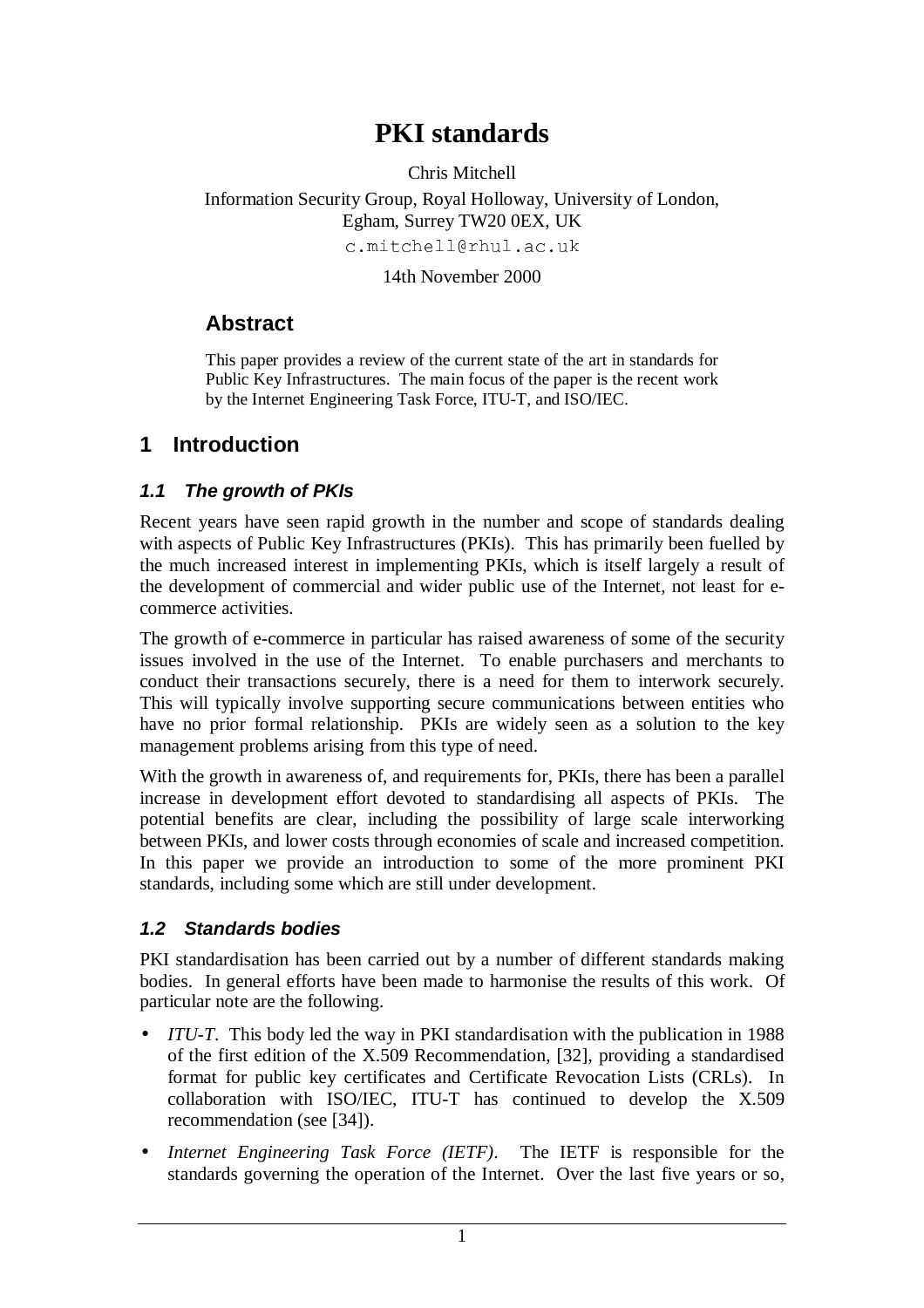the IETF has been developing a suite of standards governing operation of an X.509-based PKI for use across the Internet. This suite of standards has the title PKIX. Note that the Internet draft, [15], provides a useful general introduction to PKIX.

• *ISO/IEC*. Apart from the joint work with ITU-T on X.509 (see [18]), ISO/IEC has also been developing a series of more general PKI-related standards, including standards on certificate management and time-stamping services.

#### **1.3 Types of PKI standards**

Before considering individual PKI-related standards, we first consider what types of issue these standards deal with. That is, we consider which areas of operation of a PKI are covered by standards.

- The most fundamental issue for a PKI is the format of the public key certificates. The development of standards in this area is discussed in more detail in Section 2.
- Certificate management is a term used to cover a range of different types of interaction between Certification Authorities (CAs) and their clients, including issues such as initial registration, certificate requests, and revocation requests. Standards for certificate management are the focus of Section 3.
- Once certificates have been created, there is a need for certificate users to be able to retrieve them from where they are stored; this is covered in Section 4.
- Once certified, there may be a need to withdraw a public key from use prior to the expiry date specified in the certificate – this is known as revocation. As a result there is a need for a certificate user to be able to determine the status of a certificate, i.e. whether it has been revoked. Standards covering revocation and certificate status are discussed in Section 5.
- One of the main reasons for the introduction of time-stamping services has been to support long-term use of signed documents, and in particular to enable a digitally signed document to have validity after the expiry or revocation of the public key. Standards covering such services are considered in Section 6.
- There are a variety of other Trusted Third Party (TTP) services relevant to PKIs, and some of the recent standards developments in this area are the focus of Section 7.
- Finally, underlying any effective use of public key certificates must be an understanding of what a certificate means. This is dependent on the Certificate policy and certification practice statements of the CA. Standards covering this issue are considered in Section 8.

## **2 Certificate standards**

#### **2.1 The development of public key certificate standards**

The first work on developing PKI standards predates the term PKI by some years. What has become known as the X.509 certificate format was first standardised in 1988, [32], as part of the first edition of the ITU-T X.500 directory services recommendations (note that they were then referred to as CCITT recommendations). The first edition of an aligned ISO/IEC standard, ISO 9594-8, was published a couple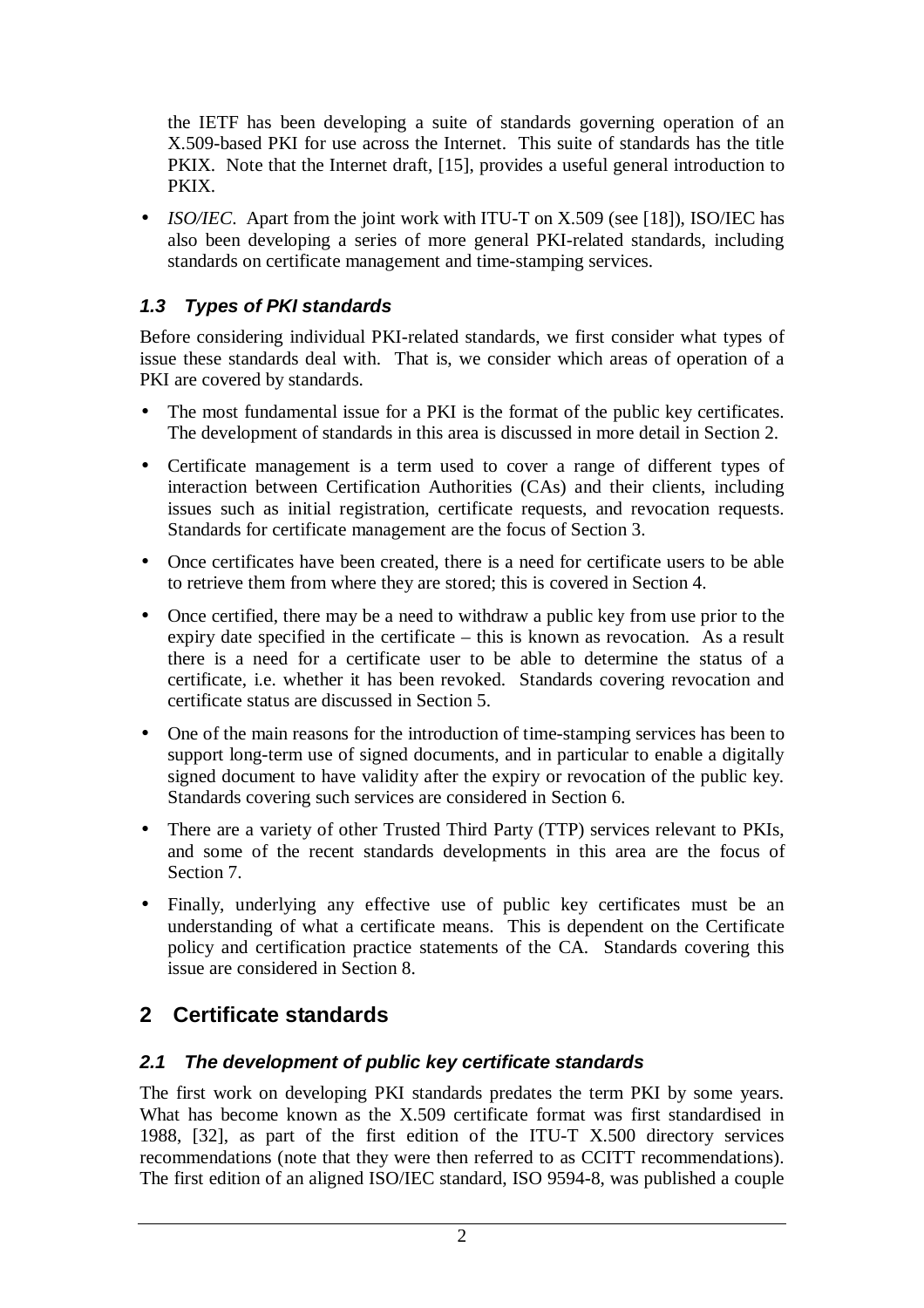of years later. Two subsequent versions of aligned ITU-T recommendations and ISO/IEC standards have been subsequently published, and to avoid confusion the three different certificate formats defined in these documents are referred to as X.509 versions 1, 2 and 3 certificates.

The original work on X.509 was performed as part of the development of the X.500 directory series recommendations. The main initial 'customer' for the standardised public key certificates were the parallel X.400 series of recommendations specifying the operation of an email system. The 1988 version of the X.400 standards incorporated a large range of security features, the key management for which was based round the use of X.509 certificates. Interestingly, while the X.400 recommendations have hardly set the world alight, the X.509 public key certificate format dominates the field.

After the publication of the first edition of the X.509 recommendation, the next main customer for the X.509 certificate format was again a secure email system – this time the Internet Privacy Enhanced Mail (PEM) system, [5]. This system again used X.509 certificates as the basis of its key management – however, a number of additional certificate features were required by PEM which were incorporated into the X.509 version 2 certificate format, [33]. Subsequent growing interest in deploying X.509 PKIs revealed the need for further additions to the certificate format, and these have been incorporated into the version 3 certificate format, [18], [34].

#### **2.2 X.509 certificates**

We now consider in a little more detail the main elements in a certificate constructed according to the X.509 version 3 standard, [18], [34]. The X.509 certificate format is specified in a language called Abstract Syntax Notation One (ASN.1), [35], [36], [37], [38]. ASN.1 is widely used for the specification of ITU-T and ISO (and other standard) communication protocols. The purpose of ASN.1 is to have a standardised and platform independent language with which to express data structures, and to have a standardised set of rules for the transformation of values of a defined type into a stream of bytes. This stream of bytes can then be sent on a communication channel set up by the lower layers in the stack of communication protocols, e.g. TCP/IP, or encapsulated within UDP packets. As a result, two different applications written in two completely different programming languages running on different computers with different internal representations of data can exchange instances of structured data types. This frees the programmer from a great deal of work, since no code has to be written to process the transport format of the data.

When the first ITU-T recommendation on ASN.1 was released in 1988, it was accompanied by the *Basic Encoding Rules* (BER) as the only option for encoding. BER is a somewhat verbose protocol. It adopts a so-called TLV (type, length, value) approach to encoding, in which every element of the encoding carries some type information, some length information and then the value of that element. Where the element is itself structured, then the Value part of the element is itself a series of embedded TLV components, to whatever depth is necessary. In summary BER is not a compact encoding but is fairly fast and easy to produce.

The Basic Encoding Rules come in three variants: BER – which allows options for the encoder, DER (*Distinguished Encoding Rules*) – which resolves all options in a particular direction, and CER (*Canonical Encoding Rules*) – which resolves all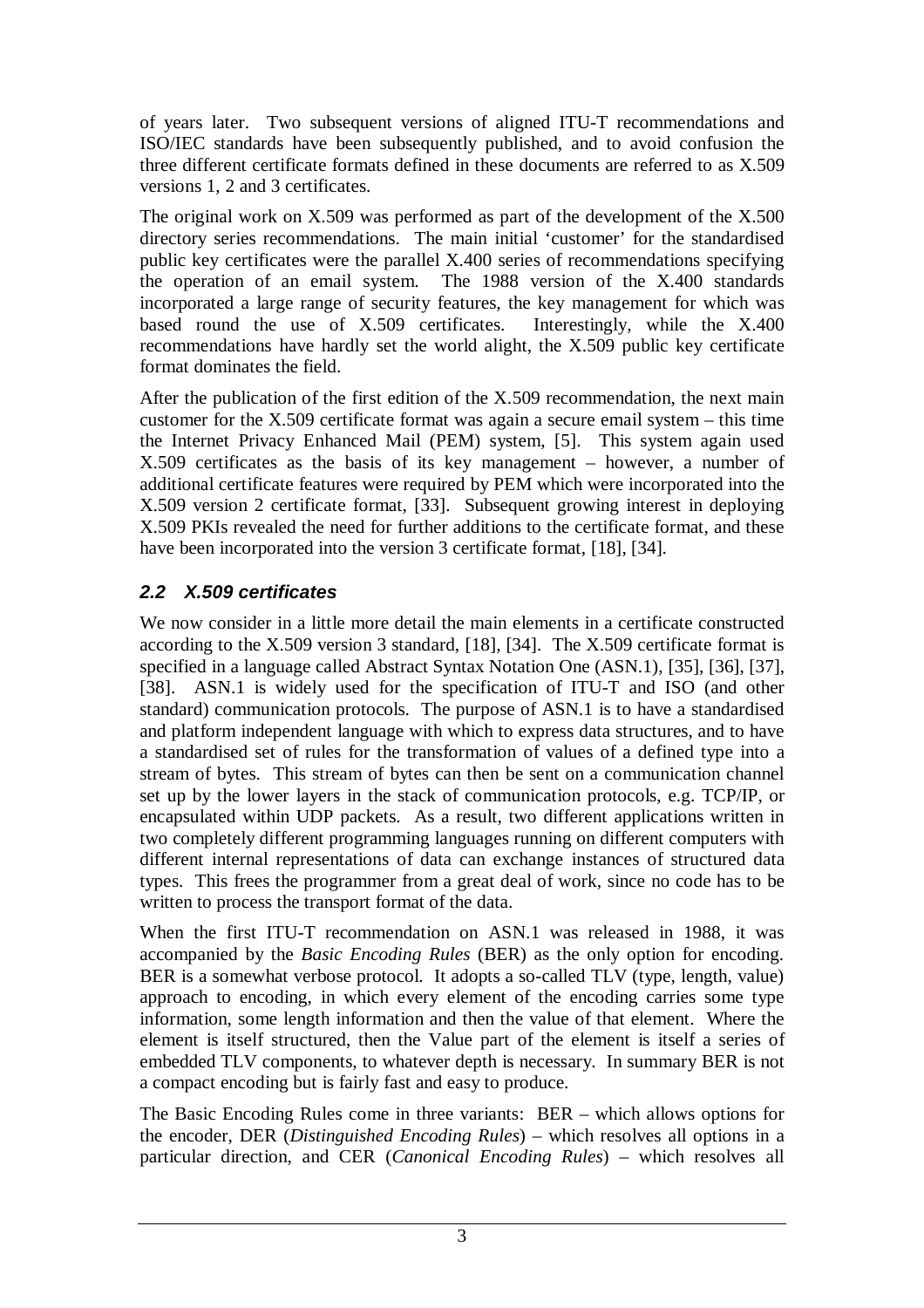options in the other direction, [39]. That is DER and CER are unambiguous, since there are no encoding options.

A more compact encoding is achieved with the *Packed Encoding Rules* (PER), [40], which were introduced with the revised ASN.1 recommendation in 1994. PER takes a rather different approach from that taken by BER. The first difference is that the T (Type) part is omitted from the encodings, and any tags in the notation are completely ignored. A second difference is that PER takes full account of the sub-typing information while BER completely ignores it. PER uses the sub-typing information, for example, to omit length fields whenever possible. In summary, use of PER results in compact encodings that require much more computation to produce than does BER.

The 'top level' X.509 v3 certificate syntax is as below (note that this syntax is the same for all three versions of the X.509 certificate). For signature calculation, the certificate is encoded using the 'tag, length, value' ASN.1 distinguished encoding rules (DER), [39].

```
Certificate ::= SEQUENCE {
tbsCertificate
                  TBSCertificate,
      signatureAlgorithm
              Algorithm AlgorithmIdentifier,
signatureValue
                       BIT STRING }
```
The signatureValue field contains a digital signature computed upon the ASN.1 DER-encoded tbsCertificate. That is, the ASN.1 DER encoded tbs Certificate is used as the input to the signature function. This signature value is then ASN.1-encoded as a BIT STRING and included in the Certificate's signature field.

The signatureAlgorithm field contains the identifier for the cryptographic algorithm used by the CA to sign this certificate. An algorithm identifier is defined by the following ASN.1 structure.

```
AlgorithmIdentifier ::= SEQUENCE {
     algorithm OBJECT IDENTIFIER,
paramete
                    ANY DEFINED BY
          algorithm OPTIONAL
```
The algorithm identifier is used to identify a cryptographic algorithm. The  $OBIECT$ IDENTIFIER component identifies the algorithm (such as DSA with SHA-1). The contents of the optional parameters field will vary according to the algorithm identified. This field must contain the same algorithm identifier as the signature field in the sequence tbsCertificate.

The tbsCertificate field contains the names of the subject and issuer, a public key associated with the subject, a validity period, and other associated information. The tbsCertificate may also include extensions (the name given to the additional fields introduced into version 3 X.509 certificates). The ASN.1 structure is as follows.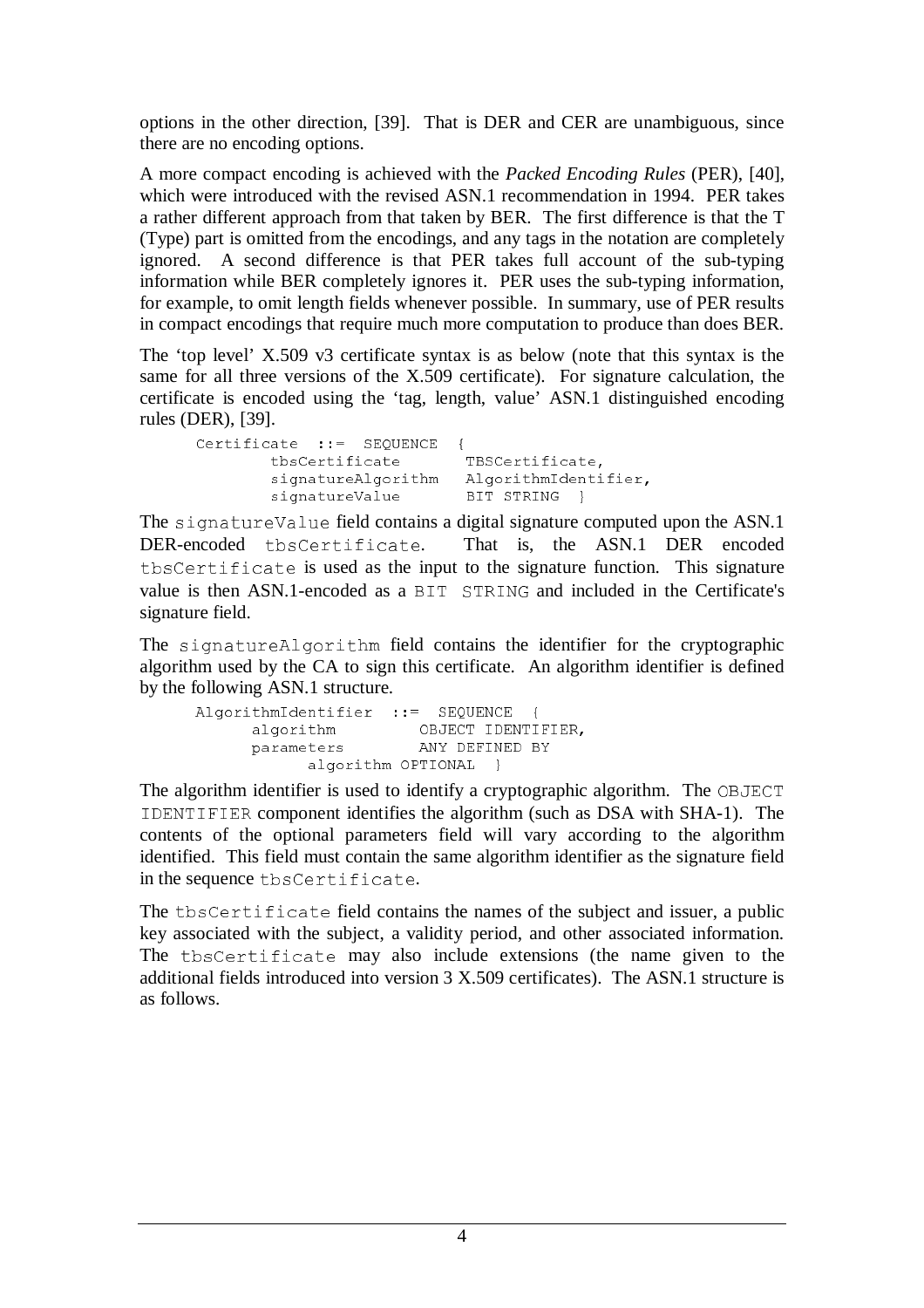```
TBSCertificate ::= SEQUENCE {
 version
   rsion [0] EXPLICIT Version DEFAULT v1,
serialNumbe
          r CertificateSerialNumber,
 signature
         AlgorithmIdentifier,
 issuer
                  Name,
                      \mathbf{r}validity validity,
 subject
     ct Name,
subjectPublicKeyInfo SubjectPublicKeyInfo,
issuerUniqueID [1] IMPLICIT UniqueIdentifier
OPTIONAL, -- If present, must be v2 or v3
subjectUniqueID [2] IMPLICIT UniqueIdentifier
OPTIONAL, -- If present, must be v2 or v3
exte
    nsions [3] EXPLICIT Extensions OPTIONAL
-- If present, must be v3
 		$
```
The Version field describes the version of the encoded certificate. The default value is v1 (in which case this field can be omitted).

The serial number is an integer assigned by the CA to each certificate. It must be unique for each certificate issued by a given CA (i.e., the issuer name and serial number identify a unique certificate). This is especially useful when constructing Certificate Revocation Lists (CRLs), where the serial number can be used to identify the certificate being revoked. The syntax of CRLs is also defined in X.509.

```
CertificateSerialNumber ::= INTEGER
```
The certificate validity period is the time interval during which the CA warrants that it will maintain information about the status of the certificate. The field is represented as a  $SEQUENCE$  of two dates: the date on which the certificate validity period begins (notBefore), and the date on which the certificate validity period ends (notAfter).

Validity ::= SEQUENCE { notBefore Time, notAfter r Time }

The SubjectPublicKeyInfo field is used to carry the public key and identify the algorithm with which the key is used. The algorithm is identified using the AlgorithmIdentifier structure.

```
SubjectPublicKeyInfo ::= SEQUENCE {
algorithm algorithmIdentifier,
subjectPublicKe
                    BIT STRING }
```
The issuerUniqueID and subjectUniqueID fields may only appear if the X.509 certificate version is 2 or 3. They are present in the certificate to handle the possibility of reuse of subject and/or issuer names over time.

The Extensions field may only appear if the X.509 certificate version is 3. If present, this field is a SEOUENCE of one or more certificate extensions. The extensions allow the encoding of policy information within a certificate.

```
Extensions ::= SEQUENCE SIZE (1 \t{.} \text{MAX}) OF Extension
Extension ::= SEQUENCE {
extnID OBJECT IDENTIFIER,
      critical BOOLEAN DEFAULT FALSE,
extnValue OCTET STRING }
```
There are a large number of standardised extensions. The standard also allows implementers to define their own extensions. Some of the more important standardised extensions are as follows.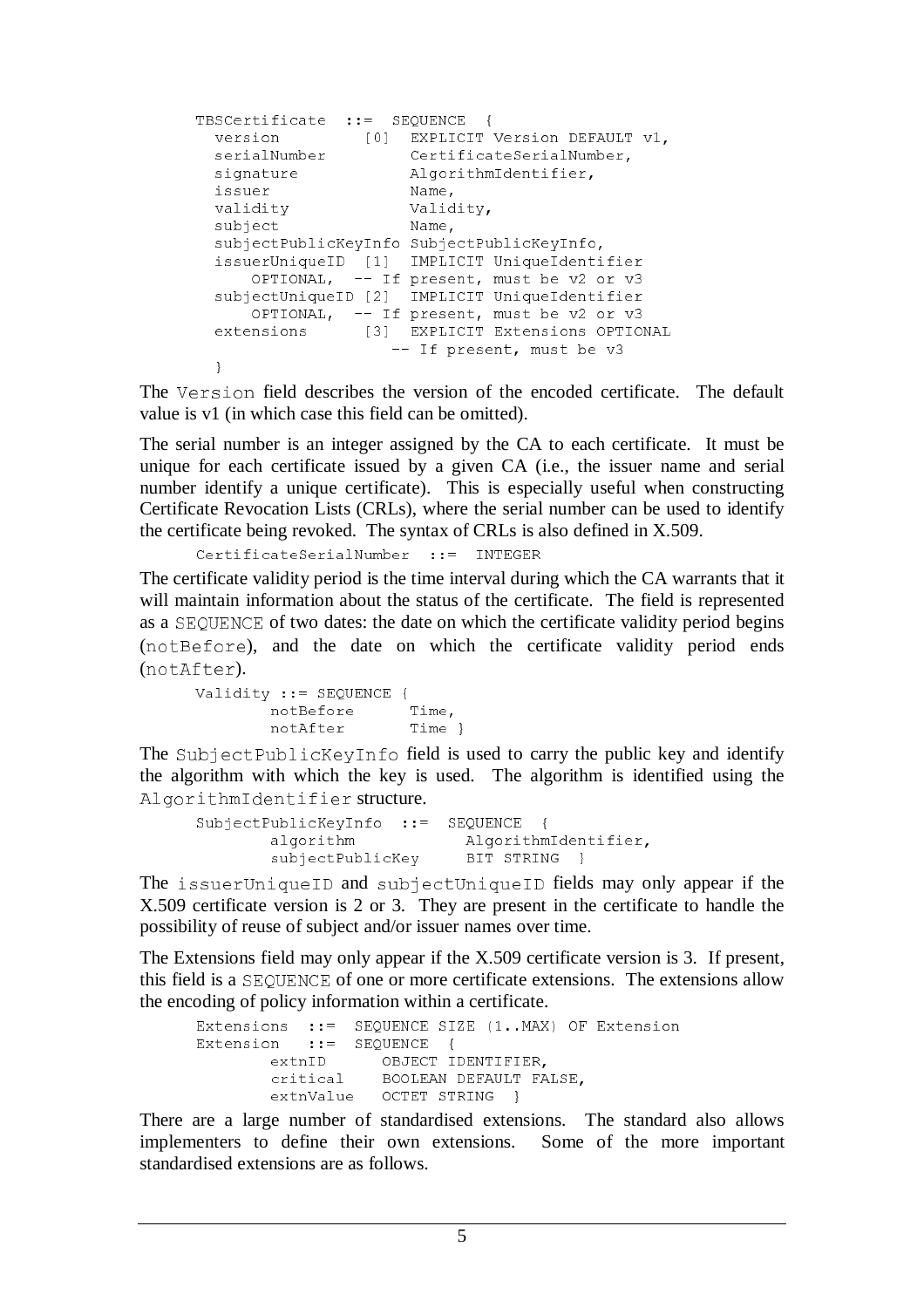- **Key usage**. The key usage extension defines the purpose (e.g., encipherment, signature, certificate signing) of the key contained in the certificate. The usage restriction might be employed when a key that could be used for more than one operation is to be restricted.
- **Certificate policies**. A *certificate policy* is a named set of rules that indicates the applicability of a certificate to a particular community and/or class of application with common security requirements. For example, a particular certificate policy might indicate applicability of a type of certificate to the authentication of electronic data interchange transactions for the trading of goods within a given price range.
- **Subject alternative name**. The subject alternative names extension allows additional identities to be bound to the subject of the certificate. Defined options include an Internet electronic mail address, a DNS name, an IP address, and a uniform resource identifier (URI). Other options exist, including completely local definitions. Multiple name forms, and multiple instances of each name form, may be included. Whenever such identities are to be bound into a certificate, the subject alternative name (or issuer alternative name) extension must be used.

#### **2.3 The PKIX certificate profile**

As should be clear from the description immediately above, the X.509 certificate format is very flexible, and allows a large number of options to be chosen by the implementer using the standard. As a result, in practice it is necessary to define a *profile* for X.509, specifying which options should be used.

RFC 2459, [8], is the PKIX X.509 profile. The goal of RFC 2459 is to facilitate the use of X.509 certificates within Internet applications for those communities wishing to make use of X.509 technology. Such applications may include the web, electronic mail, user authentication, and IPsec. In order to remove some of the obstacles to using X.509 certificates, RFC 2459 defines a profile to promote the development of certificate management systems, the development of application tools, and interoperability determined by policy.

A number of values of AlgorithmIdentifier are defined in the PKIX profile. Examples of combinations of signature techniques and hash-functions for which IDs are defined include the following:

- RSA with MD2.
- RSA with MD5,
- RSA with SHA-1, [41], and
- DSA,  $[42]$  with SHA-1,  $[41]$ .

#### **2.4 Proprietary certificate formats**

Apart from the international standard certificate formats, there are a number of other certificate formats defined for use in specific application domains. It is outside the scope of this paper to list them all, but we mention one that is of some practical importance.

This is the 'EMV certificate', [2], defined in the Europay-MasterCard-Visa (EMV) standards governing communications between a payment smart card (e.g. a credit or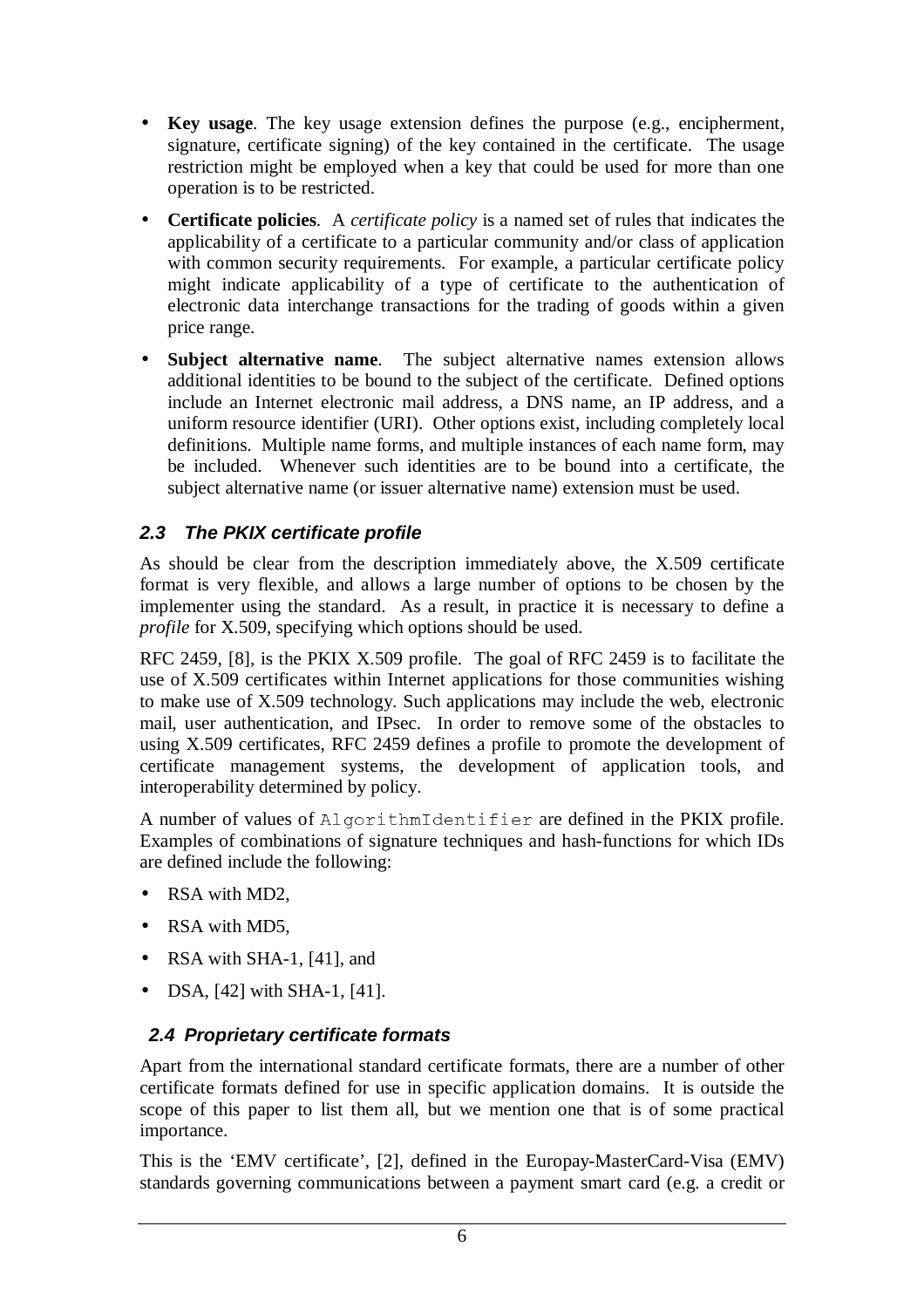debit card) and a merchant terminal. The main reason that EMV certificates were developed (as opposed to adopting X.509 certificates) was the need to minimise the length of certificates. In the card/terminal environment, both storage space and communications bandwidth are in short supply.

EMV certificate are encoded using a Tag-Length-Value technique, much as for BER; however, the number of fields is much less than for X.509. Moreover, the signature algorithm employed (following ISO/IEC 9796-2, [19]) minimises data storage/bandwidth requirements by enabling as much data as possible to be recovered from the signature.

### **2.5 Underlying technology**

When discussing standards governing the creation and format of certificates, it is also worth briefly mentioning standards for the cryptographic techniques employed as part of the certificate creation and verification processes. Fundamental to the creation of a public key certificate are two types of cryptographic function:

- a digital signature scheme, and
- a cryptographic hash-function (used almost invariably as part of a signature scheme).

Digital signature schemes are specified in a number of different standards, notably in IEEE P1363, [4], ISO/IEC 9796, [19], ISO/IEC 14888, [25], [26], [27], NIST FIPS PUB 186-2, [41], and PKCS #1, [4]. Hash-functions are also specified in a number of standards, including ISO/IEC 10118, [20], [21], [22], [23], and NIST FIPS PUB 180- 1, [41].

### **3 Certificate management**

We next consider standards for certificate management, i.e. for protocols governing communications between a client of a CA and the CA itself. Note that in environments where the role of a Registration Authority (RA) is distinguished from that of the CA, part of these protocols may actually be conducted between the RA and the client rather than the CA and the client.

#### **3.1 Certificate management protocol**

The PKIX Certificate Management Protocol (CMP) is specified in RFC 2510, [9]. At a high level the set of operations for which management messages are defined within RFC 2510 can be grouped as follows.

- 1. *CA establishment*: When establishing a new CA, certain steps are required (e.g., production of initial CRLs, export of the CA public key).
- 2. *End entity initialisation*: This includes importing a CA public key to the end entity and requesting information about the options supported by a PKI management entity.
- 3. *Certification*: Various operations result in the creation of new certificates:
	- Initial registration/certification. This is the process whereby an end entity first makes itself known to a CA or RA, prior to the CA issuing a certificate or certificates for that end entity. The end result of this process (when it is successful) is that a CA issues a certificate for an end entity's public key, and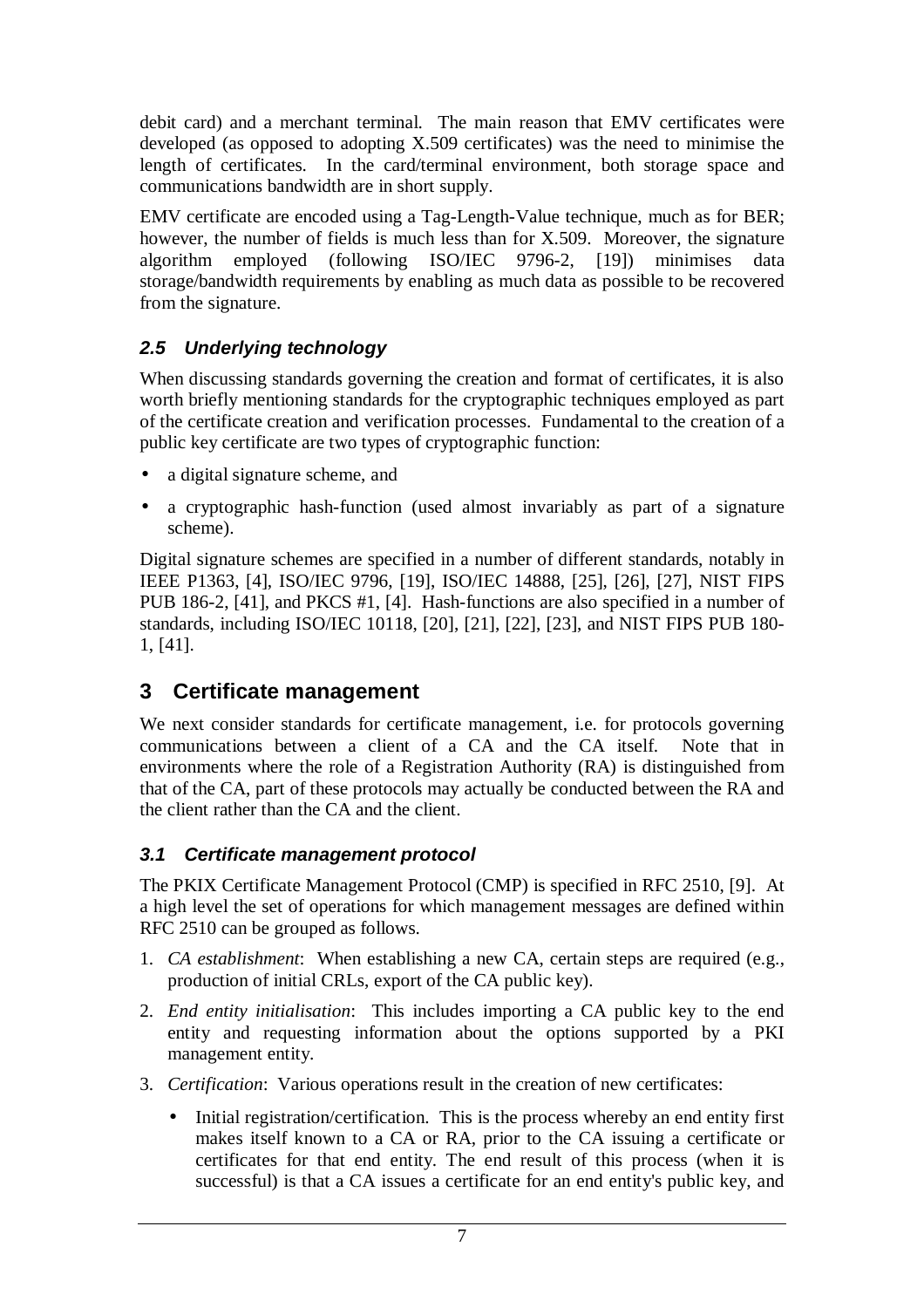returns that certificate to the end entity and/or places that certificate in a public repository.

This process may, and typically will, involve multiple 'steps', possibly including initialisation of the end entity's equipment. For example, the end entity's equipment must be securely initialised with the public key of a CA, to be used in validating certificate paths. Furthermore, an end entity typically needs to be initialised with its own key pair(s).

- Key pair update. Every key pair needs to be updated regularly (i.e., replaced with a new key pair), and a new certificate needs to be issued.
- Certificate update. As certificates expire they may be 'refreshed' if nothing relevant in the environment has changed.
- CA key pair update. As with end entities, CA key pairs need to be updated regularly; however, different mechanisms are required.
- Cross-certification request. One CA requests issue of a cross-certificate from another CA. For the purposes of this standard, the following terms are defined. A 'cross-certificate' is a certificate in which the subject CA and the issuer CA are distinct and SubjectPublicKeyInfo contains a verification key (i.e., the certificate has been issued for the subject CA's signing key pair). When it is necessary to distinguish more finely, the following terms may be used: a cross-certificate is called an 'inter-domain cross-certificate' if the subject and issuer CAs belong to different administrative domains; it is called an 'intra-domain cross-certificate' otherwise.

The above definition of 'cross-certificate' aligns with the defined term 'CAcertificate' in X.509. Note that this term is not to be confused with the X.500 'cACertificate' attribute type, which is unrelated. In many environments the term 'cross-certificate', unless further qualified, will be understood to be synonymous with 'inter-domain cross-certificate' as defined above. Issue of cross-certificates may be, but is not necessarily, mutual; that is, two CAs may issue cross-certificates for each other.

- Cross-certificate update: Similar to a normal certificate update but involving a cross-certificate.
- 4. *Certificate/CRL discovery operations*: Some PKI management operations result in the publication of certificates or CRLs.
	- Certificate publication. Having gone to the trouble of producing a certificate, some means for publishing it is needed. This might involve the use of LDAPv2 (see [12]), or could be by other means, including those specified in the body of RFC 2510, [9].
	- CRL publication. As for certificate publication.
- 5. *Recovery operations*: Some PKI management operations are used when an end entity has 'lost' its Personal Security Environment (PSE), i.e. its local store for security-related material.
	- Key pair recovery. As an option, user client key materials (e.g., a user's private key used for decryption purposes) may be backed up by a CA, an RA,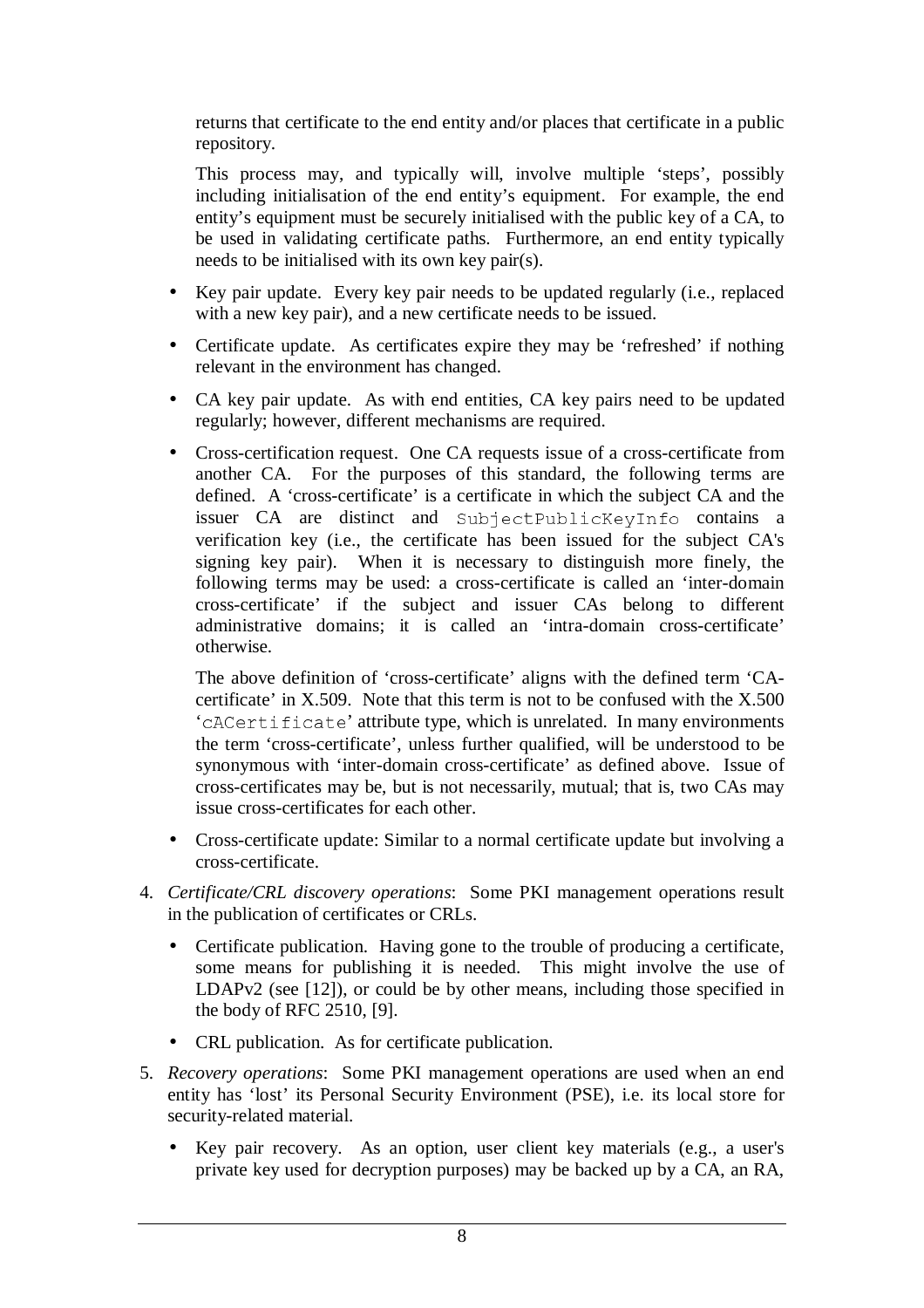or a key backup system associated with a CA or RA. If an entity needs to recover these backed up key materials (e.g., as a result of a forgotten password or a lost file), a protocol exchange may be needed to support such recovery.

- 6. *Revocation operations*: Some PKI operations result in the creation of new CRL entries and/or new CRLs:
	- Revocation request. An authorized person advises a CA of an abnormal situation requiring certificate revocation.
- 7. *PSE operations*: Whilst the definition of PSE operations (e.g., moving a PSE, changing a PIN, etc.) is beyond its scope, RFC 2510 does define a  $PKIMessaqe$ (CertRepMessage) which can form the basis of such operations.

As pointed out in RFC 2510, it is important to note that on-line protocols are not the only way of implementing the above operations. For all operations there are off-line methods of achieving the same result, and the RFC 2510 specification does not mandate use of on-line protocols. For example, when hardware tokens are used, many of the operations may be achieved as part of the physical token delivery.

RFC 2510 defines a set of standard messages supporting the above operations. The protocols for conveying these exchanges in different environments (file based, online, E-mail, and web-based) are also specified.

#### **3.2 Certificate request messages**

At the core of RFC 2510 is the definition of a Certificate Request Message (CRM), in which the public key subject requests the CA for a new certificate. The format of this message is defined in a separate document, RFC 2511, [10].

A certificate request message is composed of the certificate request, an optional *proof of possession* (POP) field and an optional registration information field.

```
CertReqMessages ::= SEQUENCE SIZE (1..MAX) OF CertReqMsg
CertReqMsg : := SEQUENCE {
certReq CertRequest,
pop ProofOfPossession OPTIONAL,
-- content depends upon key type
   regInfo
     gInfo SEQUENCE SIZE(1..MAX) of AttributeTypeAndValue
OPTIONAL }
```
The proof of possession field is used to demonstrate that the entity to be associated with the certificate is actually in possession of the corresponding private key. This field may be calculated across the contents of the certReq field and varies in structure and content by public key algorithm type and operational mode.

In order to prevent certain attacks and to allow a CA/RA to properly check the validity of the binding between an end entity and a key pair, the PKI management operations specified here make it possible for an end entity to prove that it has possession of (i.e., is able to use) the private key corresponding to the public key for which a certificate is requested. A given CA/RA is free to choose how to enforce POP (e.g., out-of-band procedural means versus the CRMF in-band message) in its certification exchanges (i.e., this may be a policy issue). However, it is mandated by RFC 2511 that CAs/RAs must enforce POP by some means; the stated reason for this is that there are many non-PKIX operational protocols in use (various electronic mail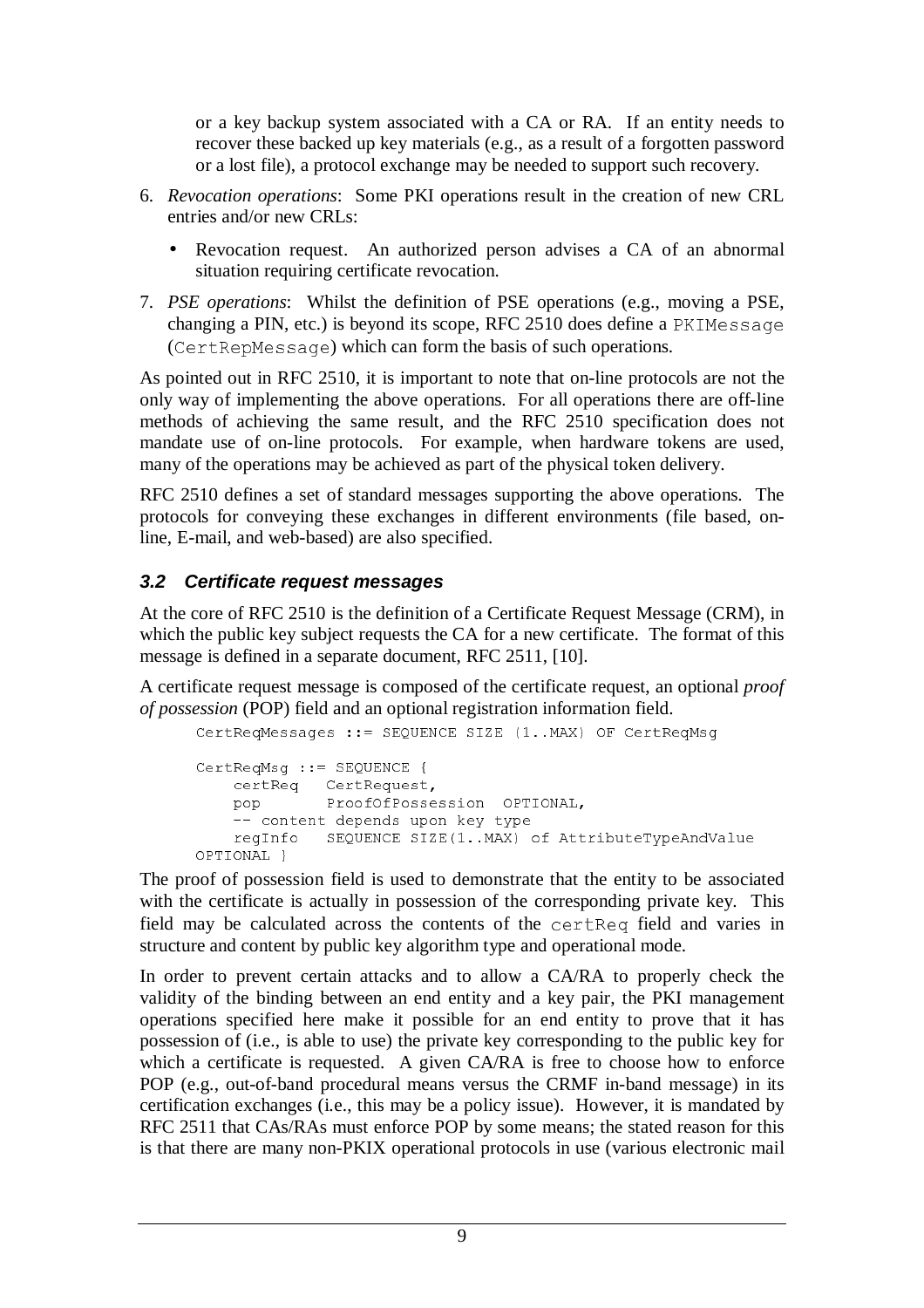protocols are one example) that do not explicitly check the binding between the end entity and the private key.

POP can be accomplished in different ways depending on the type of key for which a certificate is requested. For example, for signature keys, the end entity can sign a value to prove possession of the private key.

The regInfo field should only contain supplementary information related to the context of the certification request when such information is required to fulfil a certification request. This information may include subscriber contact information, billing information or other ancillary information useful to fulfilment of the certification request.

Information directly related to certificate content should be included in the  $\texttt{certReg}$ content. However, inclusion of additional certReq content by RAs may invalidate the pop field. Data therefore intended for certificate content may be provided in regInfo.

#### **3.3 ISO/IEC certificate management standard**

Very similar protocols to those defined in RFCs 1510 and 1511 are also defined in a draft international standard, ISO/IEC 15945, [26].

## **4 Accessing certificates**

It is clear that there will be general requirement for users of certificates (wishing to verify the binding between a public key and a user) to have a standard means of accessing a repository for certificates. We now briefly consider two different standardised approaches to providing this access. Note that a more detailed comparison of the two approaches is provided in [3].

### **4.1 Directory service**

As has already been mentioned, the X.509 recommendation is actually just one part of the X.500 series of ITU-T recommendations covering the Directory Service. These X.500 recommendations specify how directory service users can access this service to obtain information about other entities, including their public key certificate. The recommendations also specify how CRLs (with format as defined in X.509) can be retrieved.

### **4.2 Certificate retrieval using LDAP version 2**

The PKIX certificate access protocol is defined in RFC 2559, [12] (see also RFC 2587, [13]). The protocol described in RFC 2559 is designed to satisfy some of the operational requirements within the Internet X.509 PKI. Specifically, this document addresses requirements to provide access to PKI repositories for the purposes of retrieving PKI information, including certificates and CRLs. RFC 2559 also addresses requirements to add, delete and modify PKI information in a repository. The mechanism is based on the Lightweight Directory Access Protocol (LDAP) v2, defined in RFC 1777, [6], and defines a profile of that protocol for use within PKIX, and also updates encodings for certificates and revocation lists given in RFC 1778, [7].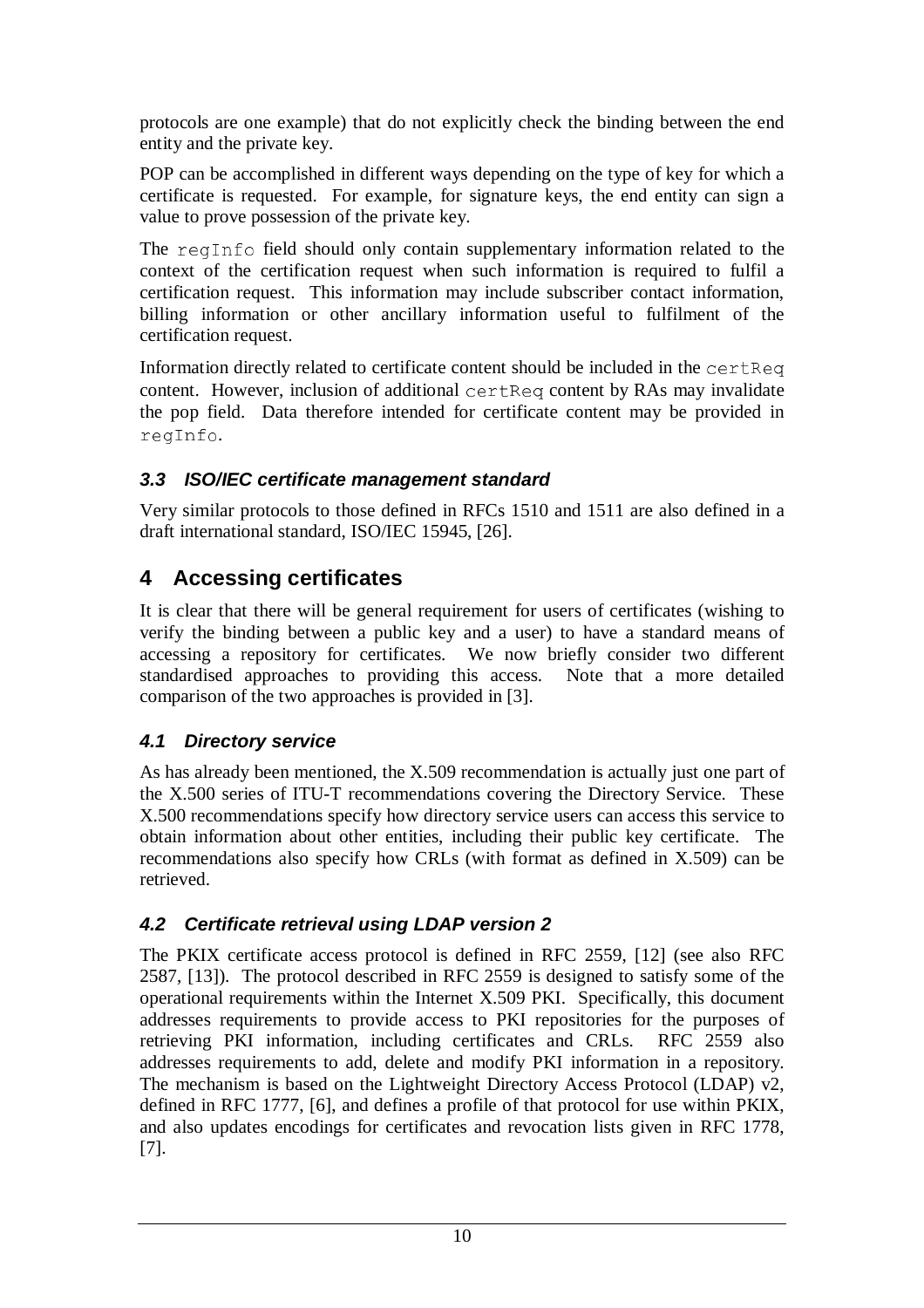## **5 Revocation and determining the status of a certificate**

There are two standardised approaches to enabling the user of a certificate to determine its status (i.e. determine whether or not it has been revoked). The first is the use of CRLs, namely lists of serial numbers of revoked certificates, signed by the CA. The second is where a Trusted Third Party (the CA or an agent of the CA) provides on-line information regarding the status of a certificate, namely whether it has been revoked. Both approaches have been the subject of standardisation efforts.

### **5.1 Certificate revocation lists (CRLs)**

The X.509 recommendation includes a standard format for CRLs. Each CRL entry contains the serial number (see Section 2.2) of the X.509 certificate being revoked. It is a general requirement of CRLs that they are updated at regular defined intervals, enabling the CRL user to verify that they are in possession of the 'latest' version.

#### **5.2 On-line certificate status protocol**

An alternative approach to certificate revocation is defined in Internet RFC 2560, [14]. This document specifies the Online Certificate Status Protocol (OCSP), which enables the user to determine the current status of a digital certificate without requiring CRLs. Instead of, or in addition to, checking against a periodically updated CRL, it may be necessary to obtain up to date information regarding the revocation status of a certificate. Examples include high-value funds transfers or large share deals.

OCSP enables applications to determine the (revocation) state of an identified certificate. OCSP may also be used to obtain additional status information about a certificate. An OCSP client issues a status request to an OCSP responder and suspends acceptance of the certificate in question until the responder provides a response. This protocol specifies the data that needs to be exchanged between an application checking the status of a certificate and the server providing that status. The same protocol is also defined in the draft standard ISO/IEC 15945, [26].

## **6 Time stamping services**

There are currently two parallel efforts to introduce standards for time-stamping services. While a time-stamping service is not an essential part of a PKI, it can be used to enhance the value of certain security services supported by the use of a PKI.

One important use relating to PKIs concerns the use of a time-stamping service to give long term validity to signatures. A secure time-stamp computed on a signed message can be used as evidence that a signed message was generated prior to the date of expiry or revocation of the key used to sign the message.

### **6.1 ISO/IEC time-stamping standard**

Draft international standards ISO/IEC 18014 parts 1-3, [29], [30], [31], are concerned with time-stamping services. The use of digital data stored on easily modifiable media raises the issue of how to certify when these data were created or last changed. Digital time stamping provides help to achieve a proof of timeliness. Digital time stamping must fulfil the following requirements: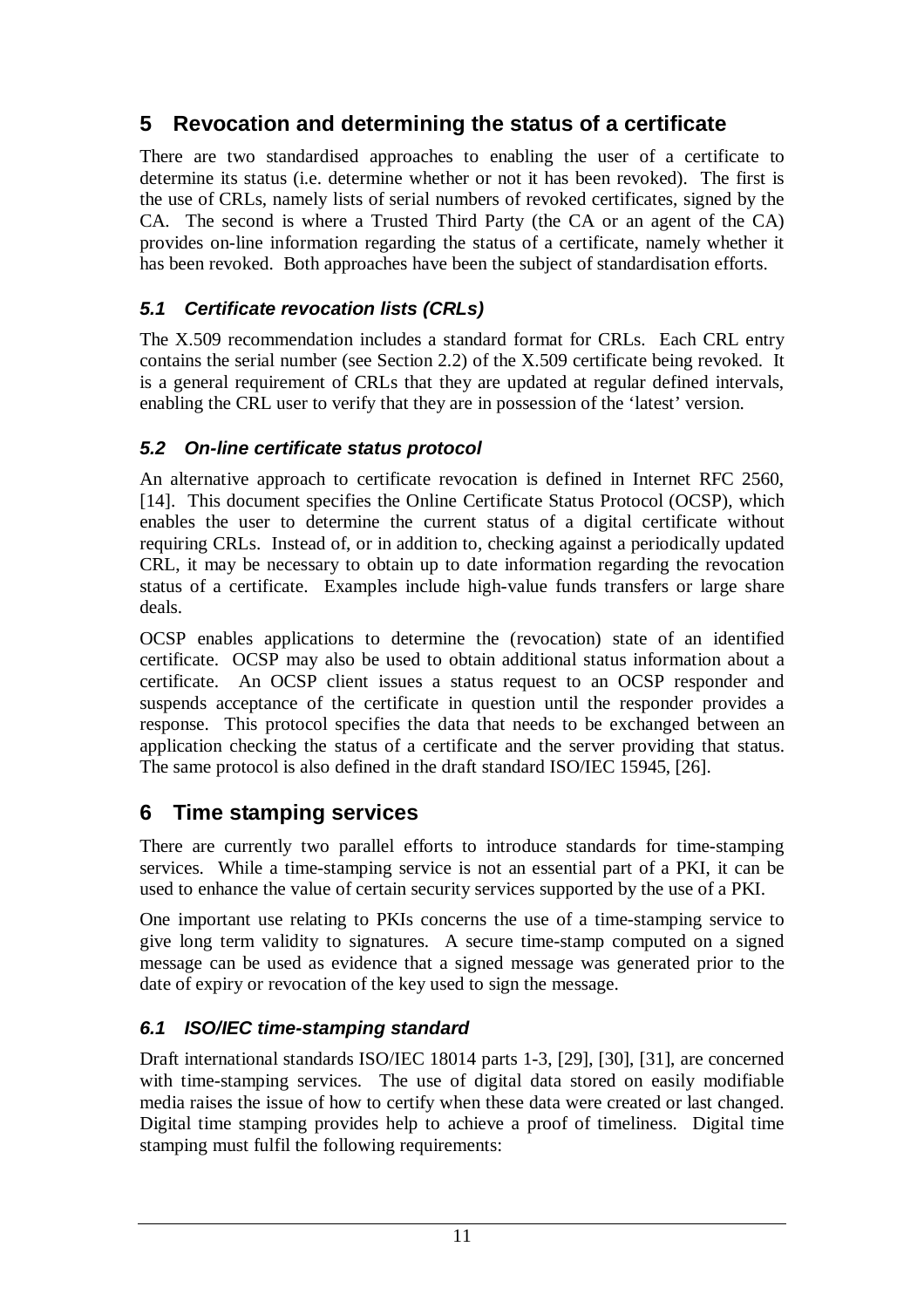- A time variant parameter must be tied to the data in a non-forgeable way to avoid repudiation of the data's existence prior to a certain point in time.
- Data must be provided in a way that its confidentiality may be guaranteed.

The time-stamping methods in use solve these requirements by time-stamping the hash-value of data, which allows for the control of integrity and confidentiality. The data themselves are not exposed. The data's hash-code will be cryptographically bound to the current time value by the TSA. This binding demonstrates the integrity and authenticity of the time stamp. A time certificate providing these elements will be sent to the requester of the time stamp.

Timestamp tokens may also include information relating to previously generated tokens. Here the data's representation and additional information from data timestamped prior to that time stamp request are input parameters to the time stamping process.

#### **6.2 Internet draft time-stamping standard**

A parallel Internet draft, [17], describes a time stamping service that supports assertions of proof that a datum existed before a particular time. This document describes the format of a request sent to a Time Stamping Authority (TSA) and of the response that is returned. It also establishes several security-relevant requirements for TSA operation, with regards to processing requests to generate responses. A TSA may be operated as a Trusted Third Party (TTP) service, though other operational models may be appropriate, e.g. an organisation might require a TSA for internal time stamping purposes. An example of how to prove that a digital signature was generated during the validity period of a public key certificate is given in an annex.

## **7 Other trusted third party services**

We conclude this discussion of technical PKI standards by mentioning two further standardisation activities both still in progress.

### **7.1 Guidelines for the use and management of TTP services**

The use and management of a wide range of Trusted Third Party (TTP) services, many relating to PKIs, are described in an ISO/IEC Technical Report nearing completion, namely ISO/IEC TR 14516,

Associated with the provision and operation of a Trusted Third Party (TTP) are a number of security related issues for which general guidance is necessary to assist business entities, developers and providers of systems and services, etc. This includes guidance on issues regarding the roles, positions and relationships of TTPs and the entities using TTP services, the generic security requirements, who should provide what type of security, what the possible security solutions are, and the operational use and management of TTP service security.

TR 14516 provides guidance for the use and management of TTPs, a clear definition of the basic duties and services provided, their description and their purpose, and the roles and liabilities of TTPs and entities using their services. It is intended primarily for system managers, developers, TTP operators and enterprise users to select those TTP services needed for particular requirements, their subsequent management, use and operational deployment, and the establishment of a Security Policy within a TTP.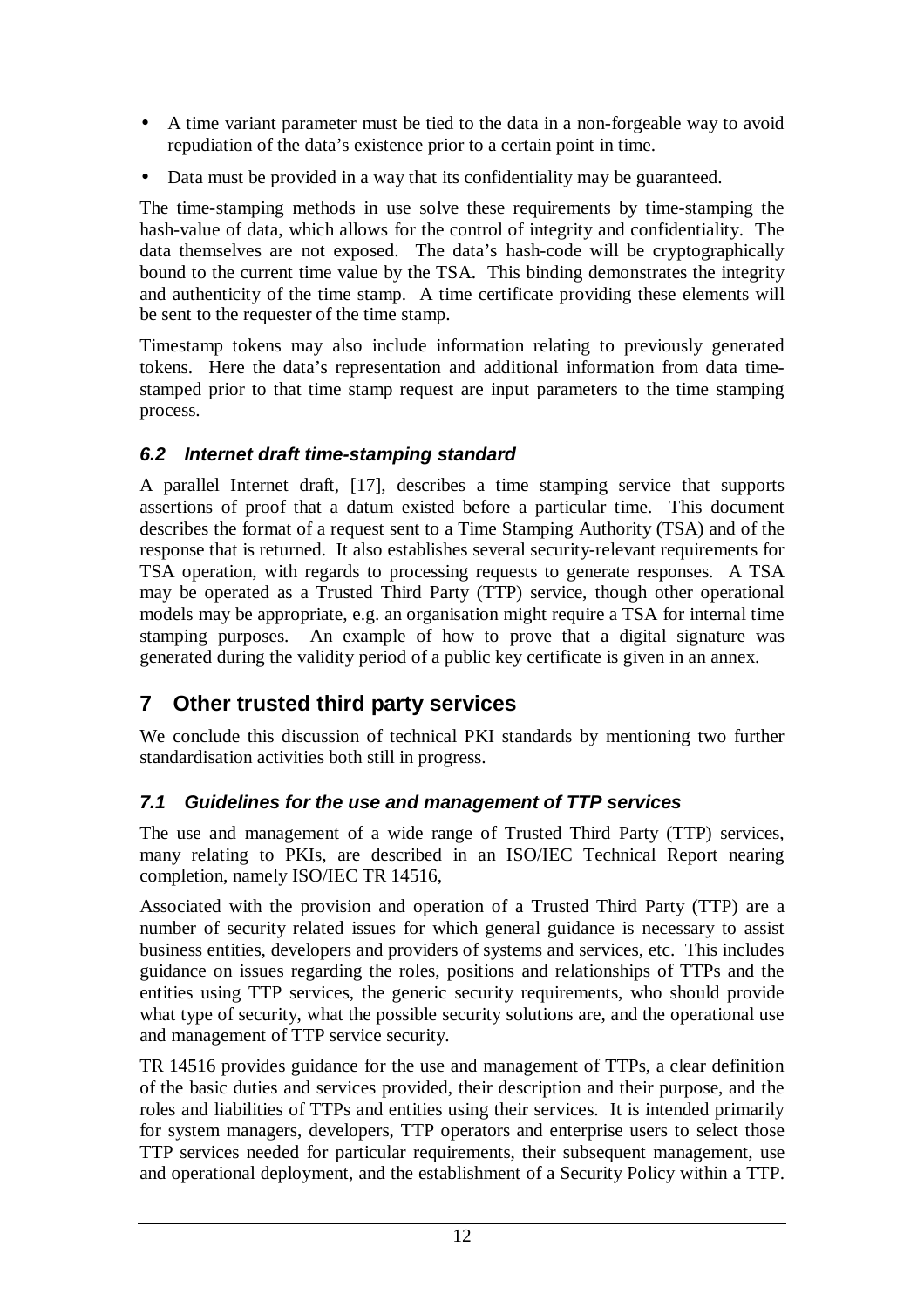It is not intended to be used as a basis for a formal assessment of a TTP or a comparison of TTPs. This document identifies different major categories of TTP services including: time stamping, non-repudiation, key management, certificate management, and electronic notary public services.

## **7.2 SCVP**

Certificate validation is a difficult problem. If certificate handling is to be widely deployed in a variety of applications and environments, the amount of processing an application needs to perform before it can accept a certificate must be reduced. There are a variety of applications that can use public key certificates but are burdened by the overhead of validating certificates, when all the application really wants is the public key and name from the certificate, and to find out whether the certificate may be used for a particular purpose. There are other applications that can perform certificate path validation but have no reliable method of obtaining a current chain to a trusted certificate.

The primary goals of the Simple Certificate Validation Protocol (SCVP), [16], are to make it easier for applications to deploy systems using a PKI, and to allow centralisation of PKI policy administration. Parts of SCVP can be used by clients that do much of the PKI processing themselves and simply want a useful but untrusted server that will collect information for them. Other parts can be used by clients that have complete trust in the server to both offload the work of certificate validation and to ensure that policies are enforced in a consistent fashion across an enterprise.

Untrusted SCVP servers can give clients the certificate chains needed for path validation. They can also give clients revocation information such as CRLs and OCSP responses that the client can use in the client's path validation. These services can be valuable to client systems that do not include the protocols needed to find and download all of the intermediate certificates, CRLs, and OCSP responses needed for the client to perform complete path validation.

Trusted SCVP servers can perform full certificate validation for the client. If a client uses these services, it inherently trusts the SCVP server as much as it would its own path validation software (if it contained such software). There are two main reasons that a client may want to trust such an SCVP server:

- The client does not want to incur the overhead of including path validation software and running it for each certificate it receives.
- The client is in an enterprise that wants to centralise its PKI validation policies, such as which root certificates are trusted and which types of policy checking are performed during path validation.

## **8 Policy and certification practice statements**

RFC 2527, [11], presents a framework to assist the writers of certificate policies or certification practice statements for CAs and PKIs. In particular, the framework provides a comprehensive list of topics that potentially need to be covered in a certificate policy definition or a certification practice statement.

The degree to which a certificate user can trust the binding embodied in a certificate depends on several factors. These factors include the practices followed by the CA in authenticating the subject; the CA's operating policy, procedures, and security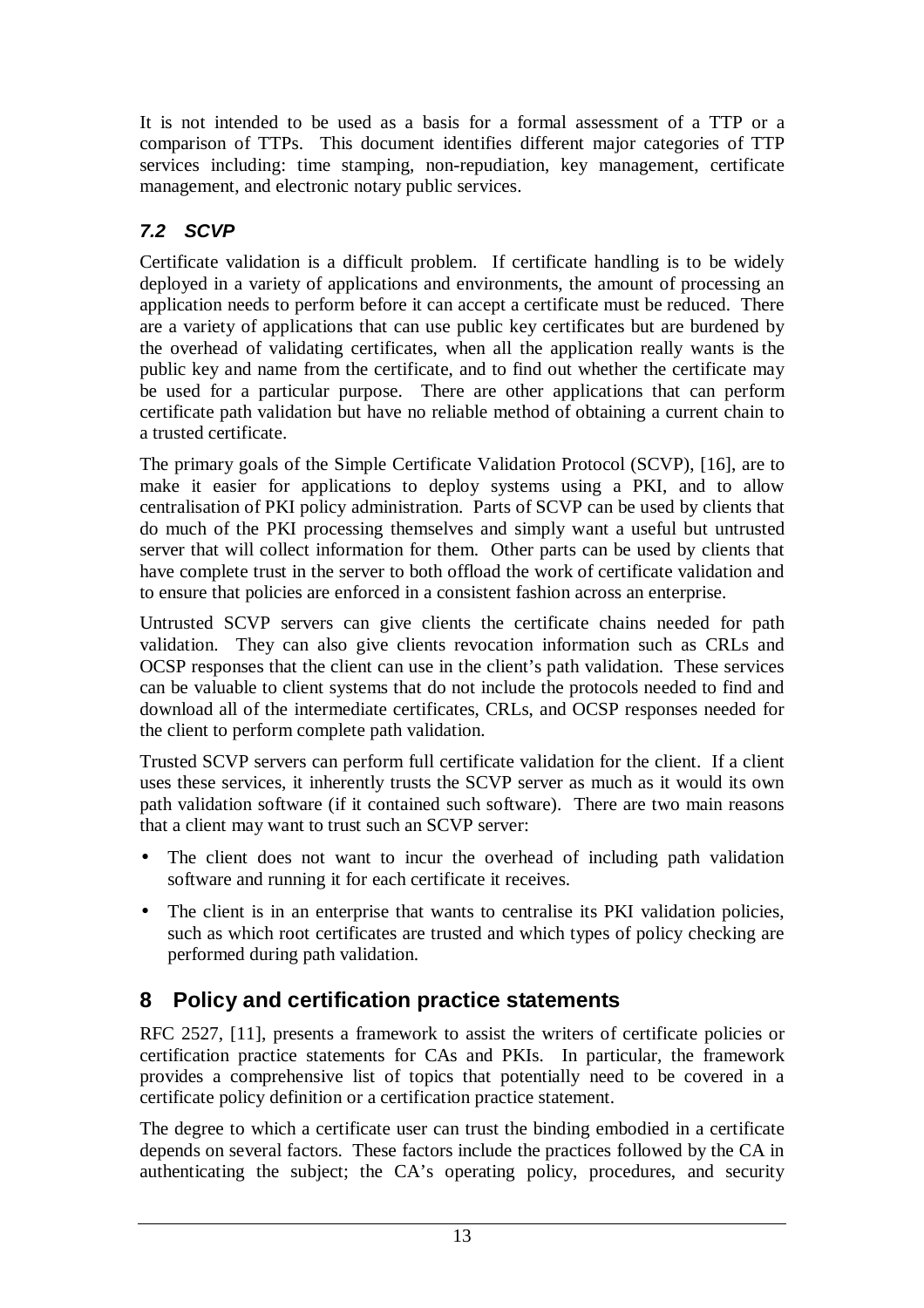controls; the subject's obligations (for example, in protecting the private key); and the stated undertakings and legal obligations of the CA (for example, warranties and limitations on liability).

A Version 3 X.509 certificate may contain a field declaring that one or more specific certificate policies applies to that certificate, [18], [34]. According to X.509, a certificate policy is 'a named set of rules that indicates the applicability of a certificate to a particular community and/or class of application with common security requirements'. A certificate policy may be used by a certificate user to help in deciding whether a certificate, and the binding therein, is sufficiently trustworthy for a particular application. The certificate policy concept is an outgrowth of the policy statement concept developed for Internet PEM, [5].

A more detailed description of the practices followed by a CA in issuing and otherwise managing certificates may be contained in a certification practice statement (CPS) published by or referenced by the CA. According to the American Bar Association (ABA) Digital Signature Guidelines, 'a CPS is a statement of the practices which a certification authority employs in issuing certificates', [1].

The purpose of RFC 2527 is to establish a clear relationship between certificate policies and CPSs, and to present a framework to assist the writers of certificate policies or CPSs with their tasks. In particular, the framework identifies the elements that may need to be considered in formulating a certificate policy or a CPS. The purpose is not to define particular certificate policies or CPSs.

The scope of RFC 2527 is limited to discussion of the contents of a certificate policy (as defined in X.509) or CPS (as defined in the ABA Guidelines). In particular, this document describes the types of information that should be considered for inclusion in a certificate policy definition or a CPS. While the framework as presented generally assumes use of the X.509 version 3 certificate format, it is not intended that the material be restricted to use of that certificate format. Rather, it is intended that this framework be adaptable to other certificate formats that may come into use.

The scope does not extend to defining security policies generally (such as organisation security policy, system security policy, or data labelling policy) beyond the policy elements that are considered of particular relevance to certificate policies or CPSs. RFC 2527 does not define a specific certificate policy or CPS.

## **9 Further information**

Further information about many of the standards discussed in this paper are available online.

- For copies of the EMV standards, and related documentation, go to the EMVCo site at http://www.emvco.com/.
- General information on IEEE standards is available at http://standards.ieee.org/. Information on IEEE P1363 is available at the P1363 home page (http://grouper.ieee.org/groups/1363/).
- Internet (IETF) RFCs are available at many sites on the web; see for example the IETF home page at http://www.ietf.org/.
- For information regarding published ISO standards, see the ISO web site at http://www.iso.ch/.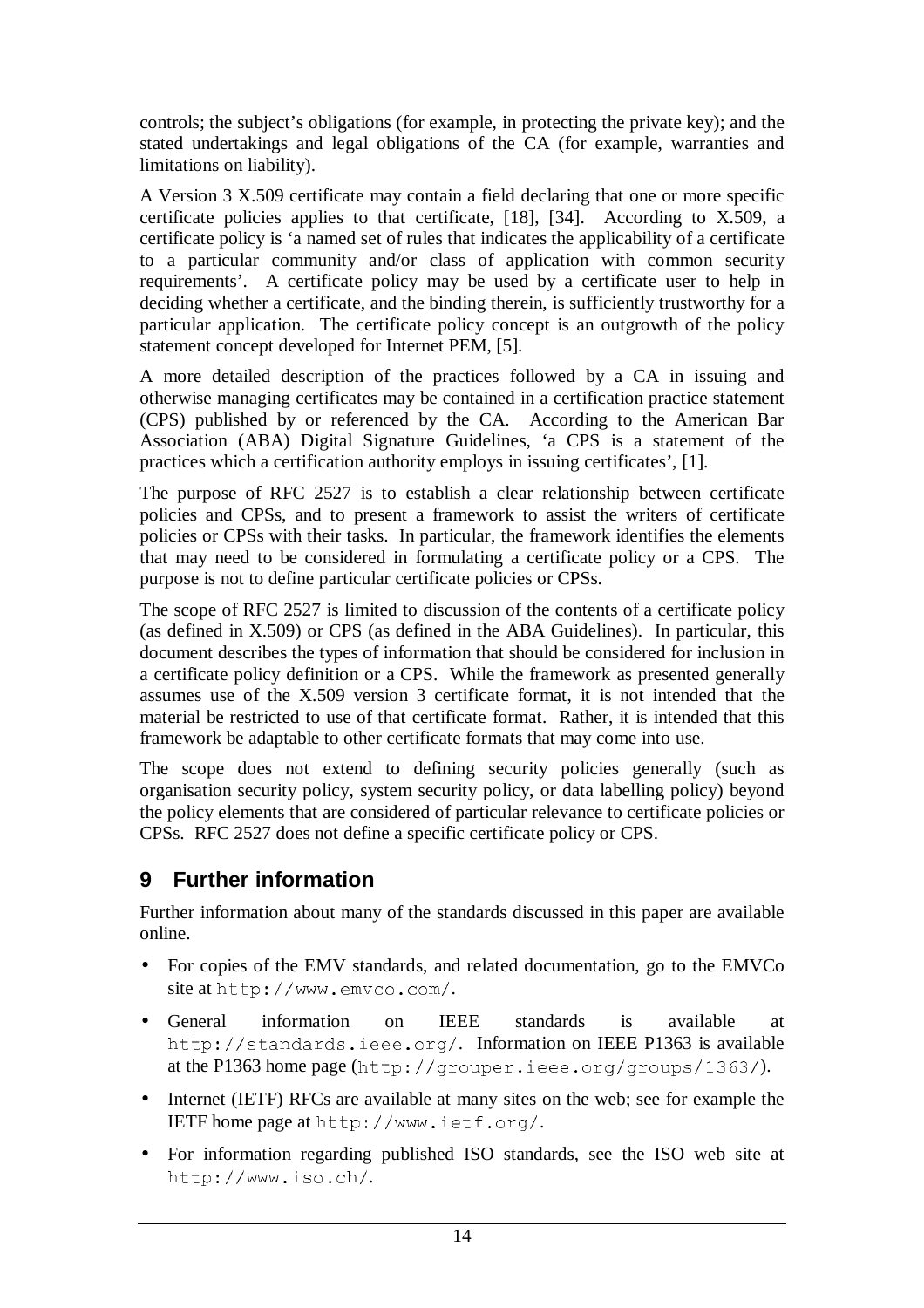- For information regarding published ITU-T recommendations, see http://www.itu.int/.
- The NIST FIPS publications are all available on-line at http://www.itl.nist.gov/fipspubs/by-num.htm.
- The PKCS standards are available at the RSA Laboratories site (http://www.rsasecurity.com/rsalabs/pkcs/).

#### **References**

- [1] ABA, *Digital signature guidelines: Legal infrastructure for Certification Authorities and electronic commerce*. American Bar Association, 1995.
- [2] EMV '96, *Integrated Circuit Card Specification for Payment Systems*. Version 3.1.1, May 31, 1998.
- [3] V. Hassler, 'X.500 and LDAP security: A comparative overview'. *IEEE Network* Vol. 13 no. 6 (November/December 1999) pp. 54-64.
- [4] IEEE P1363, *Standard Specifications For Public Key Cryptography*, 2000.
- [5] Internet RFC 1422, *Privacy enhancement for Internet electronic mail, Part II: certificate-based key management* (by S. Kent), February 1993.
- [6] Internet RFC 1777, *Lightweight Directory Access Protocol* (by Y. Yeong, T. Howes and S. Kille), March 1995.
- [7] Internet RFC 1778, *The string representation of standard attribute syntaxes* (by T. Howes, S. Kille, W. Yeong, and C. Robins), March 1995.
- [8] Internet RFC 2459, *Internet X.509 public key infrastructure Certificate and CRL profile* (by R. Housley, W. Ford, W. Polk and D. Solo), January 1999.
- [9] Internet RFC 2510, *Internet X.509 public key infrastructure Certificate management protocols* (by C. Adams and S. Farrell), March 1999.
- [10] Internet RFC 2511, *Internet X.509 certificate request message format* (by M. Myers, C. Adams, D. Solo and D. Kemp), March 1999.
- [11] Internet RFC 2527, *Internet X.509 public key infrastructure Certificate policy and certification practices framework* (by S. Chokhani and W. Ford), March 1999.
- [12] Internet FFC 2559, *Internet X.509 public key infrastructure Operational protocols – LDAPv2* (by S. Boeyen, T. Howes and P. Richard), April 1999.
- [13] Internet RFC 2587, *Internet X.509 public key infrastructure LDAPv2 schema* (by S. Boeyen, T. Howes and P. Richard), June 1999.
- [14] Internet RFC 2560, *X.509 internet public key infrastructure Online certificate status protocol (OCSP)* (by M. Myers, R. Ankney, A. Malpani, S. Galperin and C. Adams), June 1999.
- [15] Internet draft, *Internet X.509 public key infrastructure PKIX roadmap* (by A. Arsenault and S. Turner), March 2000.
- [16] Internet draft, *Simple Certificate Validation Protocol (SCVP)* (by A. Malpani and P. Hoffman), June 2000.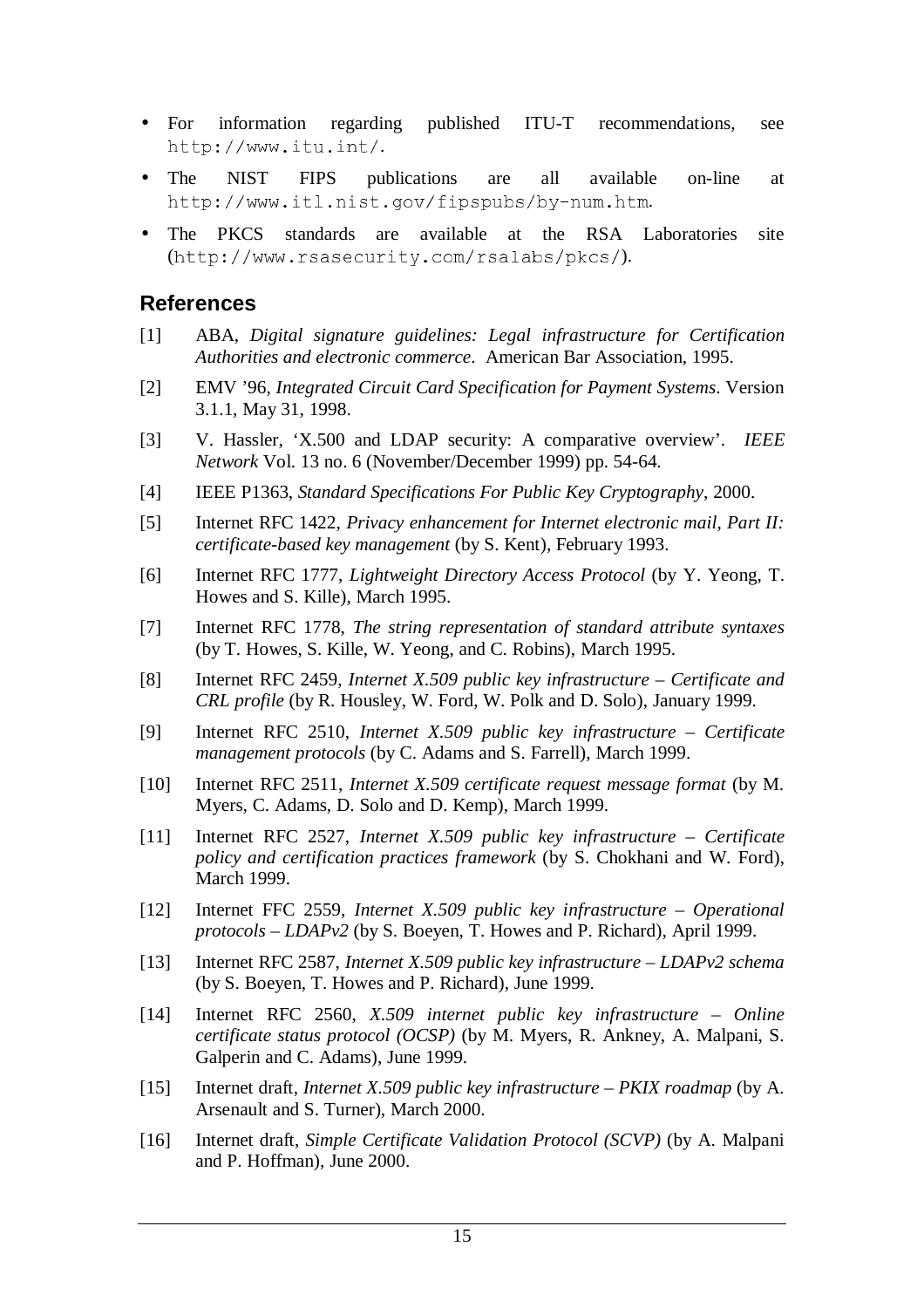- [17] Internet draft, *Internet X.509 public key infrastructure Time Stamp Protocol (TSP)*, (by C. Adams, P. Cain, D. Pinkas, and R. Zuccherato), October 2000.
- [18] ISO/IEC 9594-8: 1998 (3rd edition), *Information technology Open Systems Interconnection – The Directory: Authentication framework*.
- [19] ISO/IEC 9796-2: 1997, *Information technology Security techniques Digital signature schemes giving message recovery – Part 2: Mechanisms using a hash-function*.
- [20] ISO/IEC 10118-1: 1994, *Information technology Security techniques Hash-functions – Part 1: General*.
- [21] ISO/IEC 10118-2: 1994, *Information technology Security techniques Hash-functions – Part 2: Hash-functions using an n-bit block cipher algorithm*.
- [22] ISO/IEC 10118-3: 1998, *Information technology Security techniques Hash-functions – Part 3: Dedicated hash-functions*.
- [23] ISO/IEC 10118-4: 1998, *Information technology Security techniques Hash-functions – Part 4: Hash-functions using modular arithmetic*.
- [24] ISO/IEC 2nd DTR 14516, *Information technology Security techniques Guidelines on the use and management of Trusted Third Party services*, April 2000.
- [25] ISO/IEC 14888-1: 1998, *Information technology Security techniques Digital signatures with appendix – Part 1: General*.
- [26] ISO/IEC 14888-2: 1999, *Information technology Security techniques Digital signatures with appendix – Part 2: Identity-based mechanisms*.
- [27] ISO/IEC 14888-3: 1998, *Information technology Security techniques Digital signatures with appendix – Part 3: Certificate-based mechanisms*.
- [28] ISO/IEC FDIS 15945, *Information technology Security techniques Specification of TTP services to support the application of digital signatures*, May 2000.
- [29] ISO/IEC WD 18014-1, *Information technology Security techniques Time stamping services – Part 1: Framework*, May 2000.
- [30] ISO/IEC WD 18014-2, *Information technology Security techniques Time stamping services – Part 2: Mechanisms producing independent tokens*, May 2000.
- [31] ISO/IEC WD 18014-3, *Information technology Security techniques Time stamping services – Part 3: Mechanisms producing linked tokens*, May 2000.
- [32] ITU-T Recommendation X.509 (1988), *Information technology Open Systems Interconnection – The Directory: Authentication framework*.
- [33] ITU-T Recommendation X.509 (11/93), *Information technology Open Systems Interconnection – The Directory: Authentication framework*.
- [34] ITU-T Recommendation X.509 (08/97), *Information technology Open Systems Interconnection – The Directory: Authentication framework*.